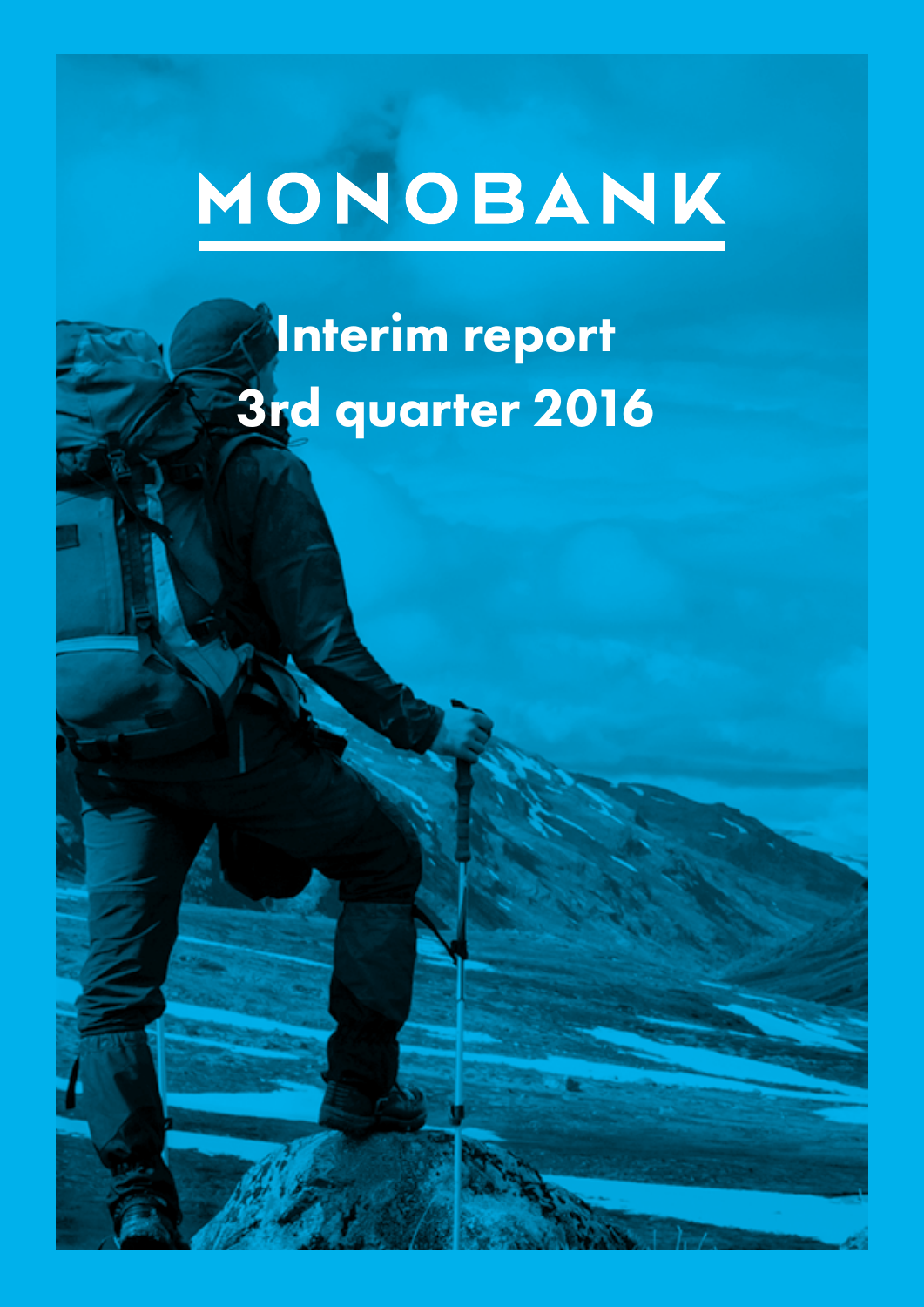### MONOBANK ASA Quarterly report September 2016

#### **Highlights**

- Net profit after tax NOK 0.5 million, in line with expectations
- Continued strong demand and attractive growth opportunities within consumer credit
- Solid lending growth, NOK 624 million at the end of the period
- 30 per cent increase in total income, NOK 14.5 million, up from NOK 11.1 million in the second quarter
- Agreement with Widerøe Flyveselskap and SAS Euro-Bonus to develop credit card
- Ready to launch in Finland mid 2017
- Contemplated private placement of NOK 175 million

#### About Monobank ASA

Monobank ASA received its banking licence from the Financial Supervisory Authority of Norway on November 11, 2015, and commenced regular banking operations on November 19, 2015.

The bank offers unsecured lending to qualified private individuals in Norway. The screening process is based on an automated evaluation system. However, during the start-up phase, a manual review of each applicant is being conducted. Loans are granted in sizes from NOK 25.000 to NOK 500.000 on flexible terms adapted to the applicants needs as well as their financial ability to service the loan. In exceptional circumstances loans up to NOK 700.000 may be granted.

The bank also offers attractive deposit rates on its savings accounts. Deposits up to NOK 2 million are guaranteed by the Norwegian Central Bank's Guarantee fund, of which Monobank is a member.

Monobank's largest owner is Prioritet Group AB of Gothenburg with a 9,9% ownership. Some 800 Norwegian investors own the rest of the share capital. The bank was registered with NOTC (a Norwegian information system for unlisted shares) on February 22 and the shares have been traded from that date under the ticker symbol MONO.

#### Third quarter developments

Monobank's operating and marketing activities continues to perform well and according to plan. The bank's IT

systems have also continued to function well during the third quarter.

Third-quarter loans and advances to customers increased by NOK 179 million to NOK 624 million excluding prepaid agency commissions. Taking into account an anticipated seasonality in demand during the summer, this was well in line with expectations for the quarter.

With a rapidly growing data base, the quality of the loan portfolio has been monitored closely. The credit quality has developed according to plan. Ongoing adjustments to internal credit and pricing models continue with the aim to further optimize pricing among different customer groups. The bank is starting to see the effects of this work.

#### Financial figures

Total assets amounted to approximately NOK 808 million as of 30 September 2016, up from NOK 690 million from the end of the second quarter. The bank's net loan balance was NOK 624 million (NOK 445 million) excluding prepaid agency commissions and unspecified loss provisions. Deposits from customers were NOK 638 million (NOK 524 million). Monobank's bank deposits and liquid securities amounted to NOK 137.7 million. Total equity was NOK 156.8 million. For information about regulatory capital ratios, see the note 3.

Interest income for the third quarter was NOK 17.8 million compared to NOK 13.9 million in the second quarter. This is somewhat above budget. Average loan size continues to be higher than originally anticipated when the bank's business plan was developed last year. Compared to the original income projections, fewer loans adversely affect fee and commission income compared to the original business plan, but mitigating steps have been taken to reduce this effect.

Net interest income was NOK 15.2 million. Marketing and operating cost are in line with budget. Operating profit before impairment provisions was NOK 4.9 million compared to a loss of NOK 2.1 million in the previous quarter. The bank has decided to make NOK 4.2 million in provisions for loan losses for the third quarter, up from NOK 3.1 million in the previous quarter. The provision equal to 3% of average gross loans outstanding for the quarter down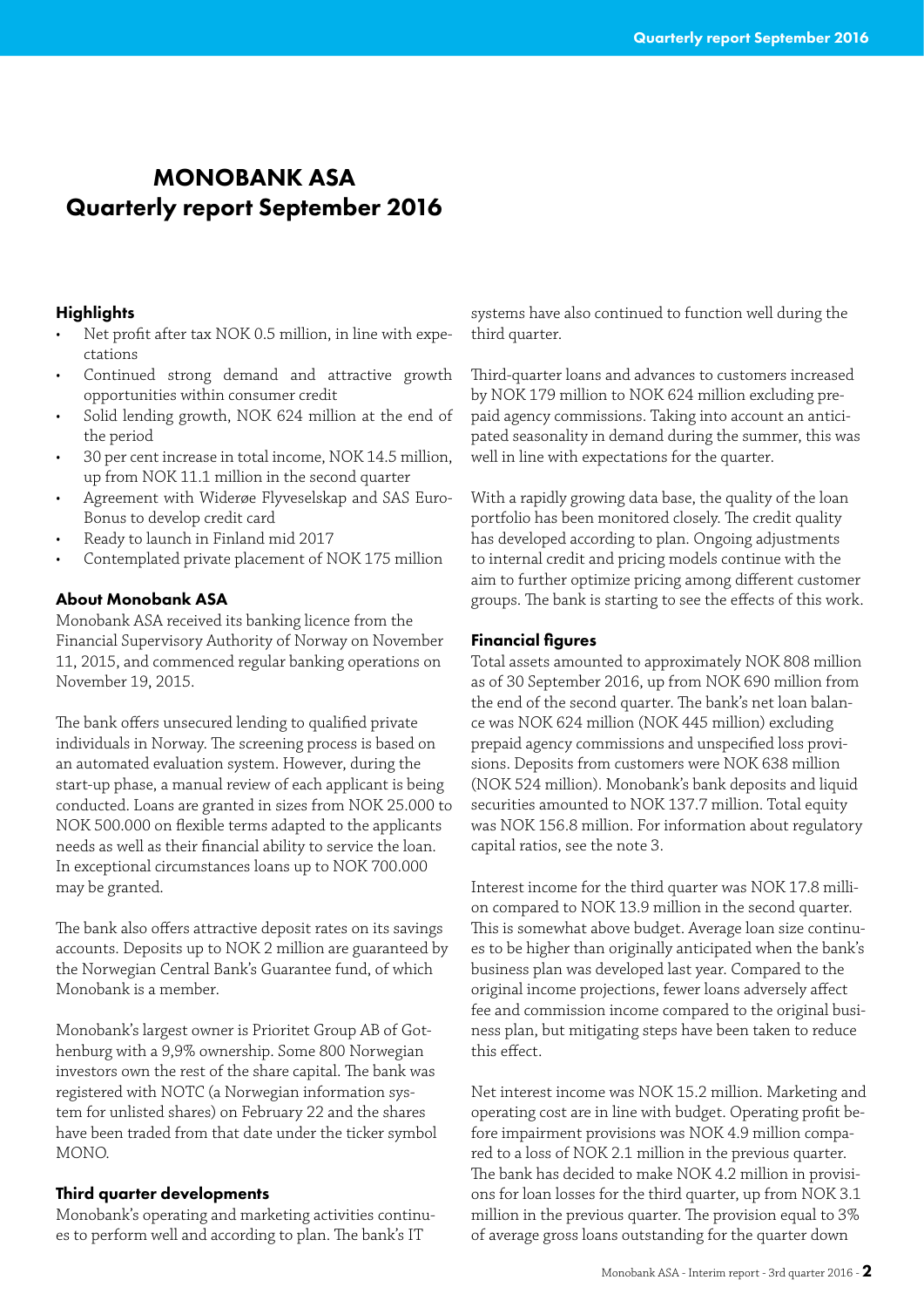from 3.4% in the previous quarter.

This resulted in a third quarter profit of NOK 0.7 million before taxes. The after tax profit of NOK 0.5 million is added to other equity.

#### Outlook for Monobank

Monobank's loan portfolio is expected to continue to grow at a solid pace. Loans outstanding by year end are expected to be in the upper end of the previously guided range of NOK 750 - 800 million. Profits are expected to moderately increase in the fourth quarter. The bank has widened its distribution channels and is also increasing its direct marketing efforts to further build Monobank's brand. Credit and pricing models continue to be tuned to secure a healthy, strong growth rate into 2017. Accordingly, Monobank should reach YE 2017 domestic loans outstanding in the area of NOK 1.7 – 1.8 billion.

While Monobank will continue to focus on unsecured consumer and leisure financing in Norway, the bank has evaluated expansion of its core business into other geographical areas. A multi country IT platform is being developed, and the board has decided to commence loan business in Finland during the middle of 2017. This cross border launch is expected to achieve considerable operational synergies and further strengthen the bank's growth platform over time. It will also contribute to diversify business model risk.

The board will continue to monitor the bank's capital structure and capital adequacy and ensure to maintain liquidity and capital position at satisfactory levels.

#### Significant events since end of quarter

In conjunction with the announcement of the third quarter report, the board has decided to announce a planned equity issue of up to NOK 175 million as well as an additional minor repair issue. The background for the increase is to fund the bank's successful domestic growth story as well as to provide the necessary capital for cross border and credit card expansions. The bank has entered a credit card cooperation agreement with Widerøe AS. The credit card will be offered to all Widerøe customers, and will allow credit card users to earn Eurobonus points through a firm agreement with SAS Eurobonus. The card is expected to be launched towards the end of 2017.

Pareto Securities AS and ABG Sundal Collier ASA are acting as Monobank's advisors in conjunction with the stock issue.

#### Other information

A specific financial tax is introduced for companies within the financial sector from 2017. This tax consists of two elements; first a separate 5% tax on wage costs and separately the financial sector will not benefit from the decreased corporate tax rate but will still be taxed under a 25% corporate tax rate. The effect on staff costs for Monobank will be around NOK 1 million in 2017.

This interim report has not been audited by external auditors.

Bergen, 19 October 2016

Board of Directors, Monobank ASA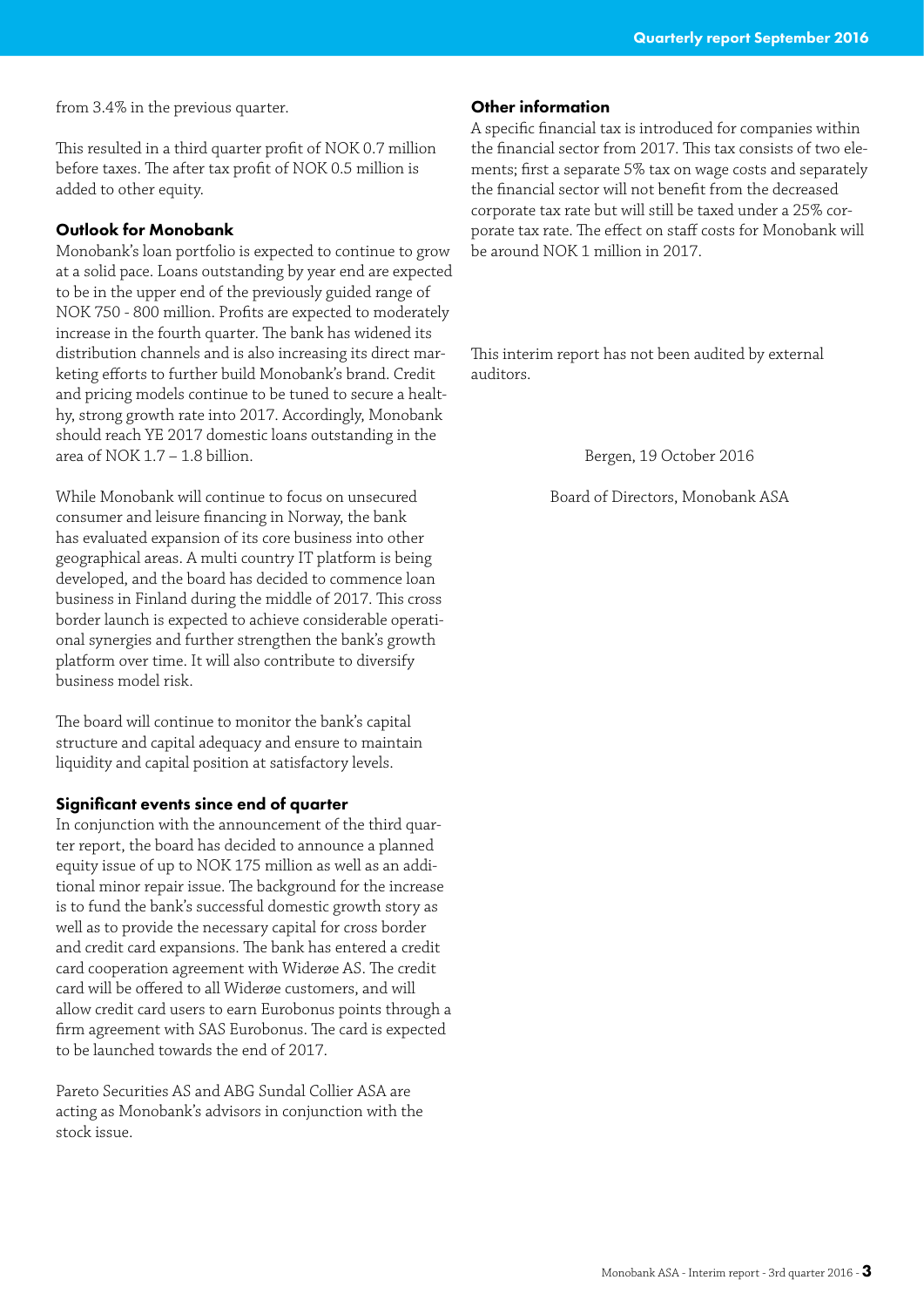Note YTD 2016 Q3 2016 Q2 2016 Q1 2016 31.12.2015

| <b>INCOME STATEMENT</b> |  |
|-------------------------|--|
|-------------------------|--|

| VIIIL JIAILIILINI<br>In NOK thousands  |                |          |         |         |         |          |
|----------------------------------------|----------------|----------|---------|---------|---------|----------|
|                                        |                |          |         |         |         |          |
| Interest income                        |                | 36 865   | 17815   | 13875   | 5 1 7 5 | 509      |
| Interest expenses                      |                | 5 1 9 4  | 2597    | 2 1 5 1 | 446     | 83       |
| Net interest income                    |                | 31 671   | 15 218  | 11723   | 4730    | 427      |
|                                        |                |          |         |         |         |          |
| Income comissions and fees             |                | 3546     | 1 2 8 6 | 1 1 2 4 | 1 1 3 7 | 127      |
| Expenses comissions and fees           |                | 4 3 9 7  | 2048    | 1737    | 612     | 82       |
| Total income                           |                | 30 8 20  | 14 4 56 | 11 110  | 5 2 5 4 | 472      |
|                                        |                |          |         |         |         |          |
| Income/loss from trading activities    |                | $-135$   | 191     | $-257$  | -69     | 39       |
| Staff costs                            |                | 9 2 4 4  | 2 2 0 3 | 3581    | 3 4 6 0 | 11 088   |
| Other administrative expenses          |                | 23 5 9 2 | 6999    | 8709    | 7883    | 10 333   |
| - of which marketing expenses          |                | 12074    | 3610    | 4 2 2 7 | 4237    | 1308     |
| Depreciation and amortisation          |                | 1796     | 546     | 630     | 620     | 910      |
| Total operating costs                  |                | 34 632   | 9749    | 12920   | 11963   | 22 3 31  |
| (Loss)/profit before impairment losses |                | $-3946$  | 4898    | $-2067$ | $-6777$ | $-21820$ |
|                                        |                |          |         |         |         |          |
| Impairment releases/(losses)           | $\overline{2}$ | $-9207$  | $-4207$ | $-3100$ | $-1900$ | $-700$   |
| Operating (loss)/profit before tax     |                | $-13153$ | 692     | $-5167$ | $-8677$ | $-22520$ |
| Tax charge                             |                | 3 2 7 1  | $-172$  | 1 2 7 6 | 2 1 6 7 | 5996     |
| Loss for the year                      |                | $-9881$  | 520     | $-3891$ | $-6510$ | $-16524$ |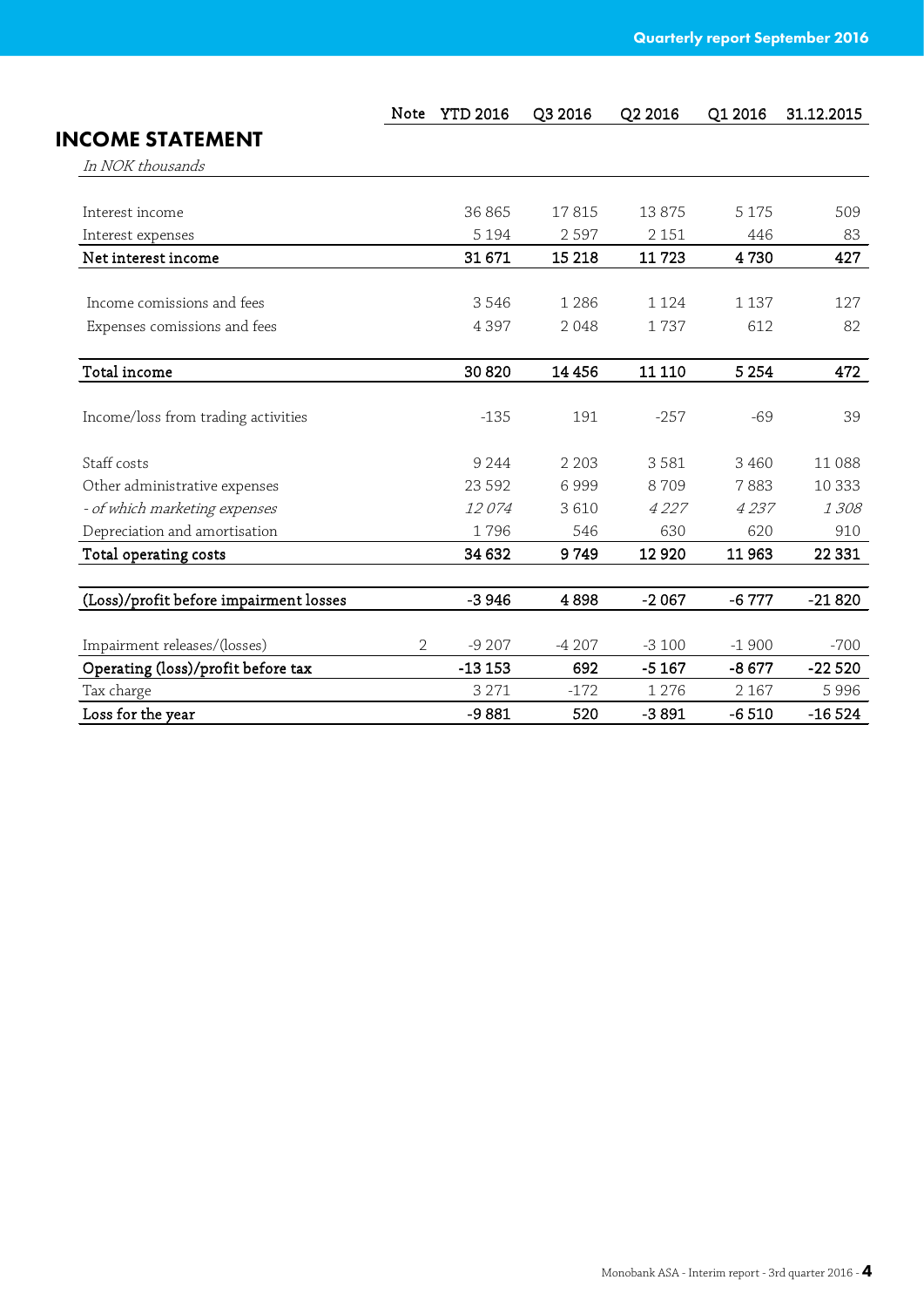### BALANCE SHEET

| In NOK thousands                             | Note           | <b>YTD 2016</b> | Q3 2016        | Q2 2016 | Q1 2016 | 31.12.2015 |
|----------------------------------------------|----------------|-----------------|----------------|---------|---------|------------|
|                                              |                |                 |                |         |         |            |
| Assets                                       |                |                 |                |         |         |            |
| Loans and advances to banks                  |                | 27735           | 27735          | 49 293  | 27631   | 17 204     |
|                                              |                |                 |                |         |         |            |
| Loans and advances to customers              | $\overline{2}$ | 634 159         | 634 159        | 450 671 | 261 281 | 36 325     |
| Provision for impairment losses              | $\overline{2}$ | 9900            | 9900           | 5 700   | 2600    | 700        |
| Net loans and advances to customers          |                | 624 259         | 624 259        | 444 971 | 258 681 | 35 625     |
|                                              |                |                 |                |         |         |            |
| Debt securities                              |                | 110 002         | 110 002        | 158 215 | 101 177 | 114 583    |
|                                              |                |                 |                |         |         |            |
| Deferred tax asset                           |                | 10 989          | 10 989         | 11 161  | 9885    | 7717       |
| Other intangible assets                      |                | 9835            | 9835           | 7635    | 7384    | 7 1 2 3    |
| Property, plant and equipment                |                | 166             | 166            | 260     | 137     | 157        |
| Prepayments, accrued income and other assets |                | 24 795          | 24 795         | 18 960  | 11855   | 3878       |
| - of which accrued commission to agents      |                | 22 2 25         | 22 2 25        | 15971   | 8969    | 1525       |
| Total assets                                 |                | 807 780         | 807780         | 690 494 | 416 750 | 186 287    |
|                                              |                |                 |                |         |         |            |
| Liabilities                                  |                |                 |                |         |         |            |
|                                              |                |                 |                |         |         |            |
| Deposits by customers                        |                | 637734          | 637734         | 523 737 | 246 217 | 13 5 7 9   |
|                                              |                |                 |                |         |         |            |
| Provisions, acrruals and other liabilities   |                | 13 2 8 9        | 13 2 8 9       | 10 519  | 11 905  | 7570       |
| <b>Total liabilities</b>                     |                | 651 024         | 651 024        | 534 257 | 258 122 | 21 149     |
|                                              |                |                 |                |         |         |            |
| Equity                                       |                |                 |                |         |         |            |
| Share capital                                | 3              | 156 000         | 156 000        | 155 000 | 155 000 | 155 000    |
| Surplus capital                              | З              | 756             | 756            |         | 3628    | 10 138     |
| Not registered capital                       | 3              |                 | $\overline{a}$ | 1500    |         |            |
| Other equity                                 | 3              |                 |                | $-263$  |         |            |
| Total equity                                 |                | 156 756         | 156 756        | 156 237 | 158 628 | 165 138    |
| Total liabilities and equity                 |                | 807780          | 807780         | 690 494 | 416 750 | 186 287    |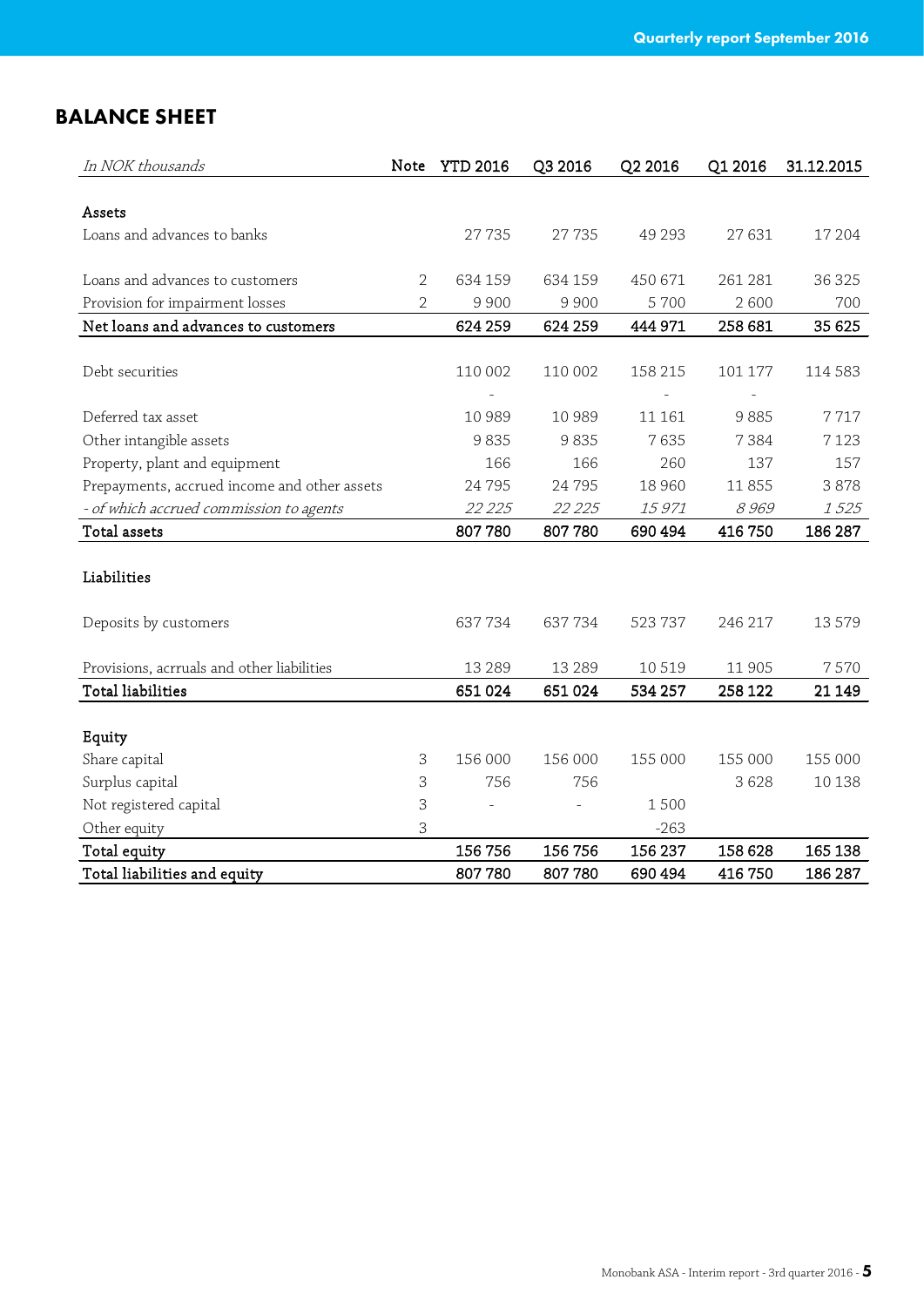#### **Note 1 Accounting standards**

Monobank Q3 report is prepared in accordance with general accounting principles as described in the annual report for 2015. The report has not been audited.

#### **Note 2 Loans and advances to customers**

| In NOK thousands                                                   | 30.09.2016 | 30.06.2016 | 2015   |
|--------------------------------------------------------------------|------------|------------|--------|
|                                                                    |            |            |        |
| Loans and advances to customers                                    | 634 159    | 450 671    | 36 325 |
| Provision for impairment losses                                    | 9 9 0 0    | 5 700      | 700    |
| Net loans and advances to customers                                | 624 259    | 444 971    | 35 625 |
| Provision for impairment losses - collectively assessed            | 30.09.2016 | 30.06.2016 | 2015   |
| Provision for impairment losses collectively assessed at 1 January | 700        | 700        |        |
| (Releases)/losses to income statement                              | 9 2 0 7    | 5 000      | 700    |
| Amounts written off                                                |            |            |        |
|                                                                    |            |            |        |
| Recoveries of amounts previously written-off                       |            |            |        |

#### **Note 3 Capital adequacy**

| In NOK thousands                                               | 30.09.2016 | 30.06.2016 | 2015                     |
|----------------------------------------------------------------|------------|------------|--------------------------|
| Share capital                                                  | 156 000    | 155 000    | 155 000                  |
| Surplus capital                                                | 756        |            | 10 138                   |
| Not registered capital                                         |            | 1500       |                          |
| Other equity                                                   |            | $-263$     | $\overline{\phantom{a}}$ |
| - Deduction of deferred tax assets and other intangible assets | $-18186$   | $-16$ 163  | $-14955$                 |
| <b>Common equity Tier 1 capital</b>                            | 138 570    | 141 574    | 150 183                  |
| Additional Tier 1 capital instruments                          | ۰          | ۰          |                          |
| <b>Tier 1 capital</b>                                          | 138 570    | 141 574    | 150 183                  |
| Subordinated loan capital                                      |            |            |                          |
| <b>Tier 2 capital</b>                                          | 138 570    | 141 574    | 150 183                  |

Not registered capital 1,5 MNOK 30.06.2016 is a result of exercise of 1 000 000 warrants at 1,5 NOK per share. The transaction is approved and paid to Monobank as of Q2 but still not registered in Brønnøysundregisterene. The registration took place the 04.08.2016.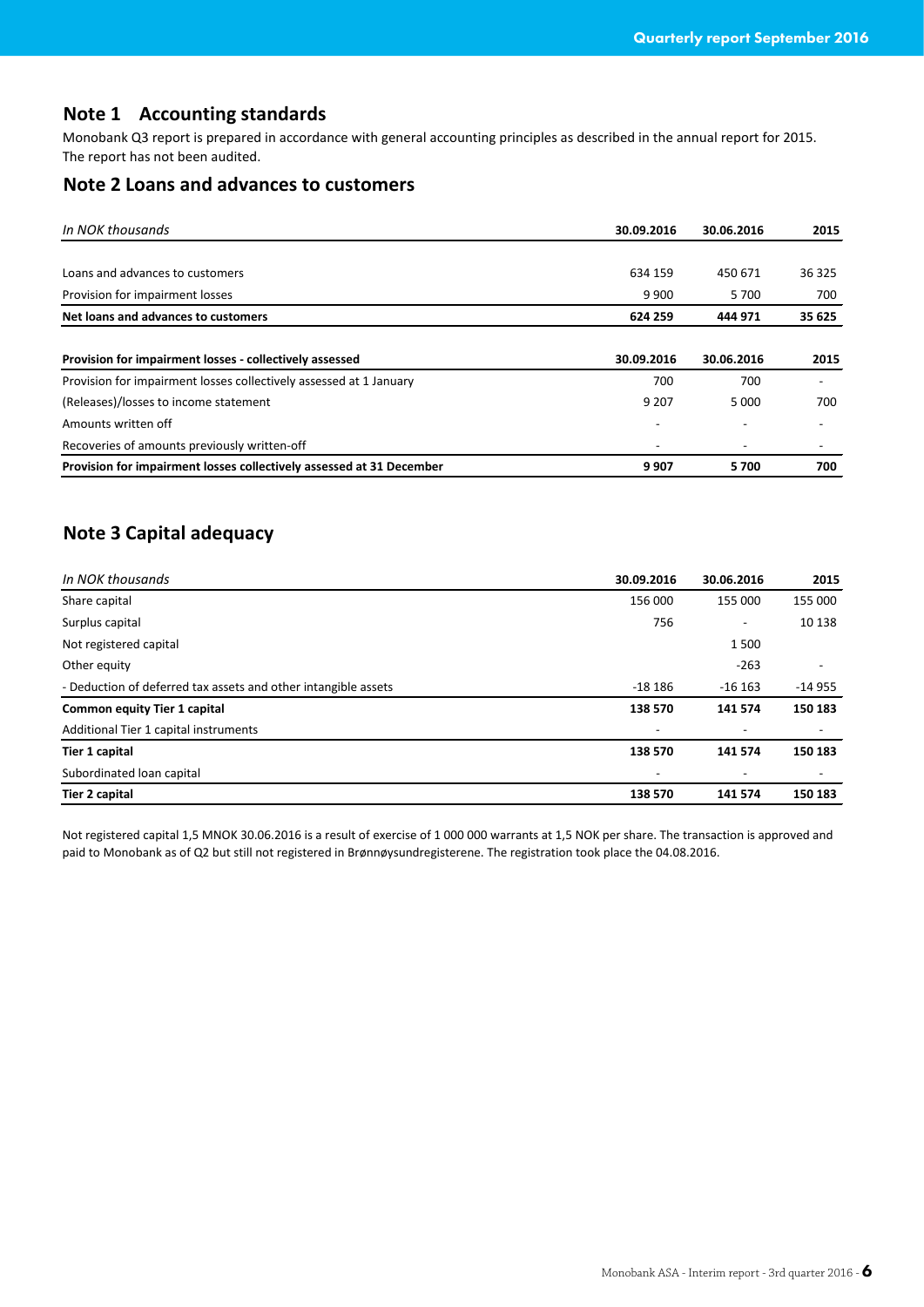|  | <b>Capital requirements</b> |
|--|-----------------------------|
|--|-----------------------------|

| Institutions                                        | 7635    | 15716   | 29 570  |
|-----------------------------------------------------|---------|---------|---------|
| Retail                                              | 641 314 | 484 715 | 41 989  |
| Retail - Mortgage Ioans                             |         |         |         |
| In default                                          |         |         |         |
| Covered bonds                                       | 2017    | 2 0 0 7 | 8 1 1 0 |
| <b>Equity positions</b>                             |         |         |         |
| Other assets                                        | 24 961  | 19546   | 4 0 0 0 |
| Corporate                                           | 1573    | 51791   | 21865   |
| Central governments                                 |         |         | 7990    |
| Regional governments or local authorities           | 7546    | 9910    | 64 249  |
| <b>Market risk</b>                                  |         |         |         |
| <b>Operational risk</b>                             | 99 651  | 99 651  | 99 651  |
| Total risk-weighted volume and capital requirements | 784 697 | 683 336 | 277 424 |
|                                                     |         |         |         |
| Common equity Tier 1 capital ratio                  | 17,7%   | 20,5 %  | 54,1%   |
| Tier 1 capital ratio                                | 17,7 %  | 20,5 %  | 54,1%   |
| Capital ratio                                       | 17,7 %  | 20,5 %  | 54,1%   |

#### **Note 4 Staff costs**

The employee compensation arrangements (variable incentive compensation) was approved at the annual meeting on 17th march 2016. The program consists of two parts:

 1. Individual part: Individual asse ssment as of 50% pays in cash and 50% pays in shares within Monobank ASA. Maximum bonuses for all employees are a total of 4,3 MNOK, whereas maximum 50% of annual salary can be individual allocated.

2. General part: 1,5 months salary

The following criteria needs to be fulfilled before the employee compensation arrangement takes place

1. Two quarters in a row with a positive result

2. Customer satisfaction survey has been conducted in 2016 and 2017

3. Employee satisfaction survey has been conducted during 2016

#### **Note 5 Events after the balance sheet date**

To support further domestic growth as well as funding the strategy for cross boarder and credit card expansion, the Board of directors decided the 19.10.2016 to initiate an equity issue of NOK 175 million as well as an additional subsequent repair issue.